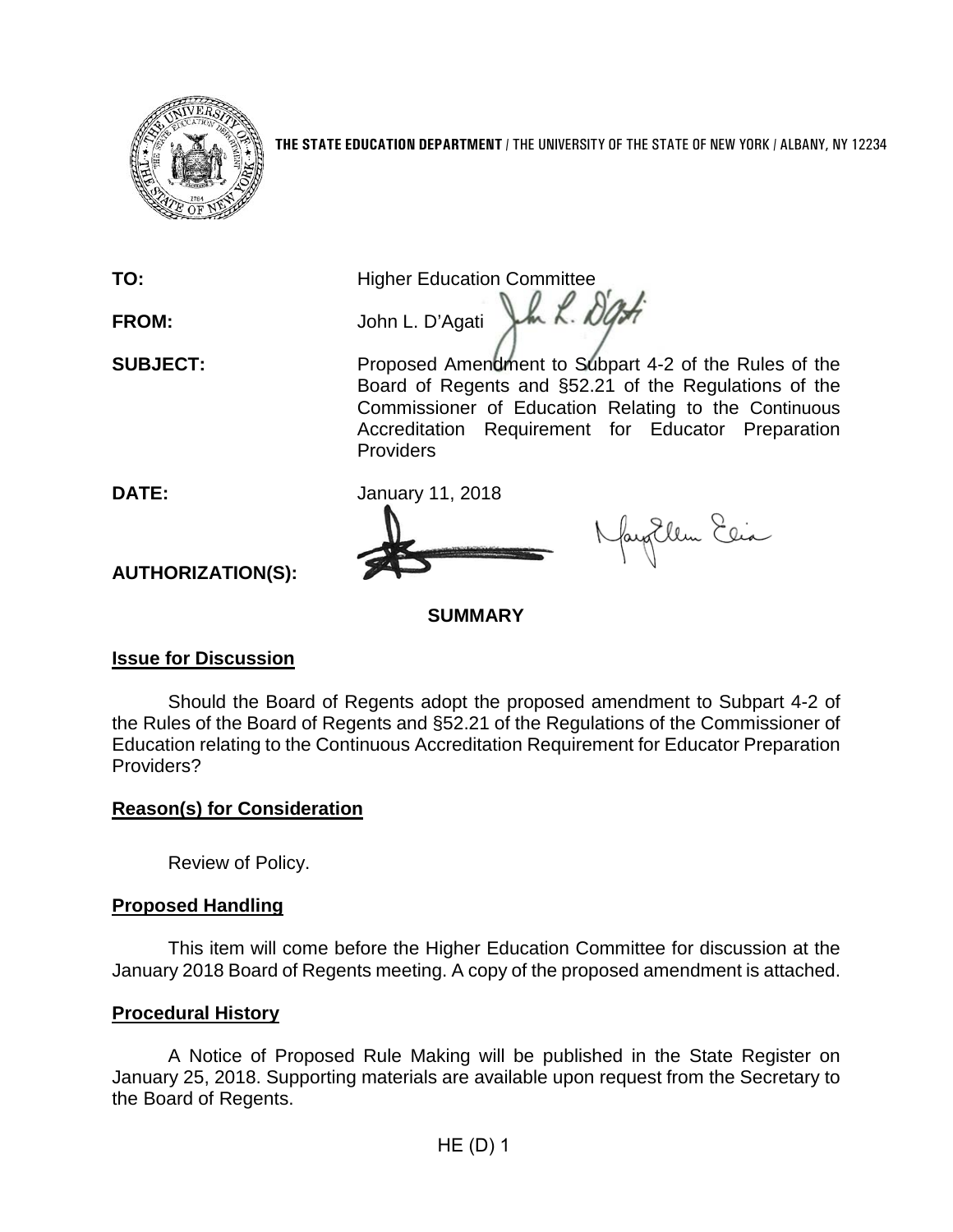#### **Background Information**

Currently, §52.21 of the Regulations of the Commissioner of Education requires all institutions of higher education with registered educator preparation programs (e.g., teacher, educational leader) to be accredited by an acceptable professional education accrediting association.

When this regulation was first adopted by the Board of Regents and implemented in 1999, there were two options for the accreditation of educator preparation programs that were recognized by the United States Department of Education (USDE) or the Council for Higher Education Accreditation (CHEA): National Council for the Accreditation of Teacher Education (NCATE) and Teacher Education Accreditation Council (TEAC). In addition, a process for accreditation was developed by the Board of Regents and implemented in 2002 - the Regents Accreditation of Teacher Education (RATE). RATE was discontinued by the Board in September 2010 due to budget and staffing shortages.

In 2013, NCATE and TEAC consolidated to form the Council for the Accreditation of Educator Preparation (CAEP), leaving a single national accreditor for educator preparation providers. CAEP is recognized by CHEA. Since the creation of CAEP, many NYS educator preparation providers (EPPs) have expressed a desire to have more than a single accreditation option.

At this time, the Department is aware of an organization that is in the process of seeking CHEA approval to become a recognized accreditor of EPPs. This organization is working with higher education faculty and state education agencies from multiple states on the development of its standards, processes, and policies for accreditation so that it can apply to be an accreditor recognized by CHEA. The Department would like to ensure that EPPs have the opportunity to explore alternative accreditation options if and when they become available. However, EPPs have raised concerns that, given the typical timeframe for a professional education accrediting association to achieve recognition by USDE or CHEA, they could be unable to pursue accreditation with this new accrediting association and simultaneously meet the Department's requirement of continuous accreditation or initial accreditation.

### **Proposed Amendment**

The proposed amendment will allow institutions that are currently accredited by NCATE, TEAC, or CAEP to apply for accreditation through an accrediting association that is seeking recognition from the CHEA or USDE, but has not yet achieved recognition status, and still meet the "continuous accreditation requirement" set forth in §52.21 of the Commissioner's Regulations for teacher and educational leader preparation, and school counselor programs. Institutions that choose to seek accreditation through an accrediting association seeking USDE or CHEA recognition will be required to notify the Department prior to the expiration of their current accreditation period to demonstrate their commitment to pursuing accreditation through an accrediting association that has not attained CHEA or USDE recognition.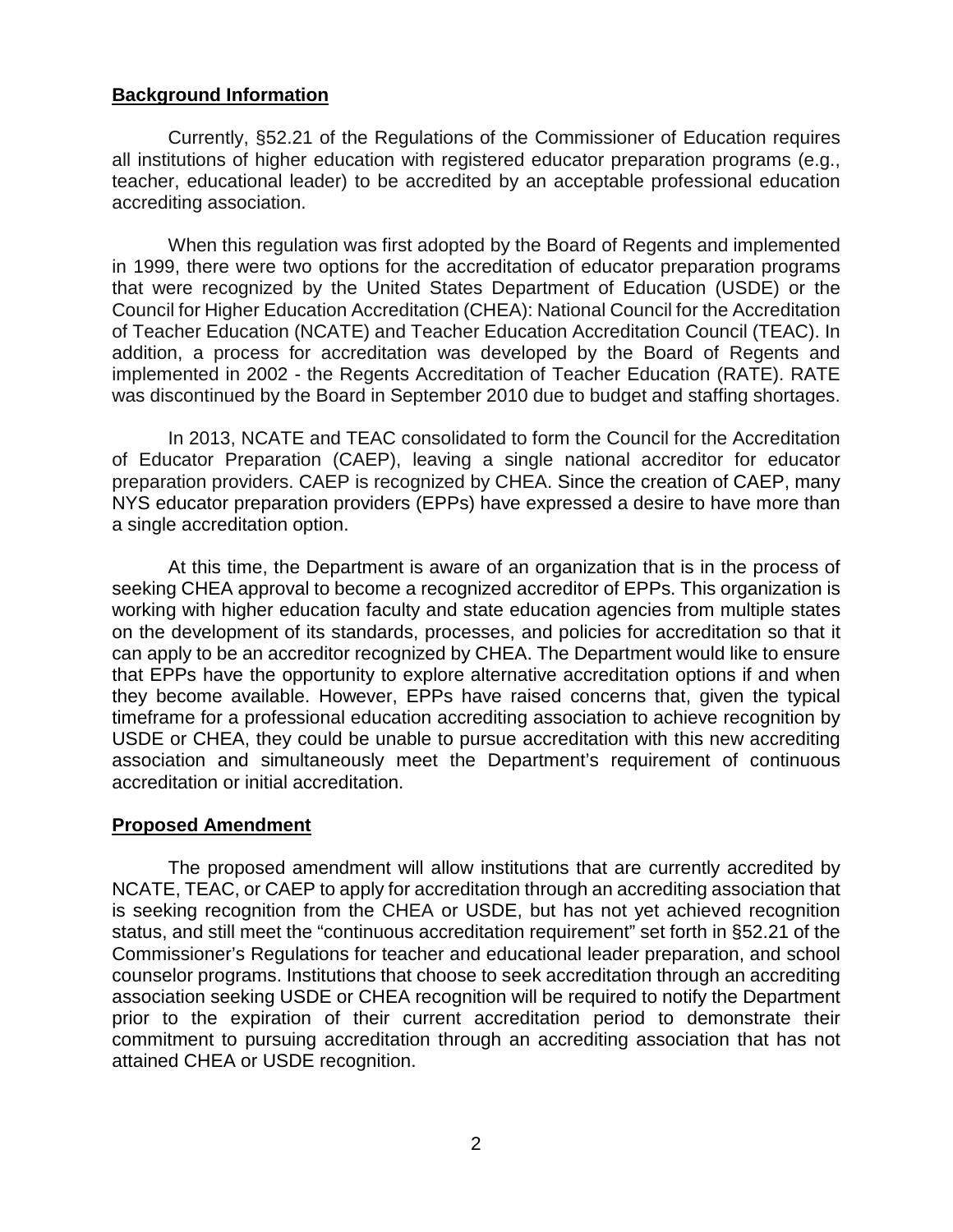In addition, institutions must complete the accreditation process with the accrediting association seeking CHEA or USDE recognition within five years of the date of notification to the Department to ensure that all of their registered educator preparation programs meet the accreditation requirement. In the event that an accrediting association seeking CHEA or USDE recognition is denied such recognition, institutions that can document that they were actually in the process of pursuing accreditation with such association would be held harmless and the Department would work with the institution on a timeline for earning accreditation through CAEP.

The proposed amendment also makes technical amendments to eliminate all references to RATE in §52.21 of the Commissioner's Regulations and repeals Subpart 4- 2 of the Rules of the Board of Regents which describes the RATE process since this function was eliminated in September 2010.

#### **Related Regents Items**

#### August 2010 [Regents](http://www.regents.nysed.gov/common/regents/files/documents/meetings/2010Meetings/September2010/0910hea2.pdf) Item

http://www.regents.nysed.gov/common/regents/files/documents/meetings/2010Meetings/Septe mber2010/0910hea2.pdf

[November](http://www.regents.nysed.gov/common/regents/files/113brca8.pdf) 2013 Regents Item http://www.regents.nysed.gov/common/regents/files/113brca8.pdf

[December](http://www.regents.nysed.gov/common/regents/files/1216hed1.pdf) 2016 Regents Item http://www.regents.nysed.gov/common/regents/files/1216hed1.pdf

[December](https://www.regents.nysed.gov/common/regents/files/1217hed1.pdf) 2017 Regents Item https://www.regents.nysed.gov/common/regents/files/1217hed1.pdf

### **Recommendation**

Not applicable.

### **Timetable for Implementation**

Following the 60-day public comment period required under the State Administrative Procedure Act, it is anticipated that the proposed amendment will be presented to the Board of Regents for adoption at its May 2018 meeting and would become effective as a permanent rule on May 23, 2018.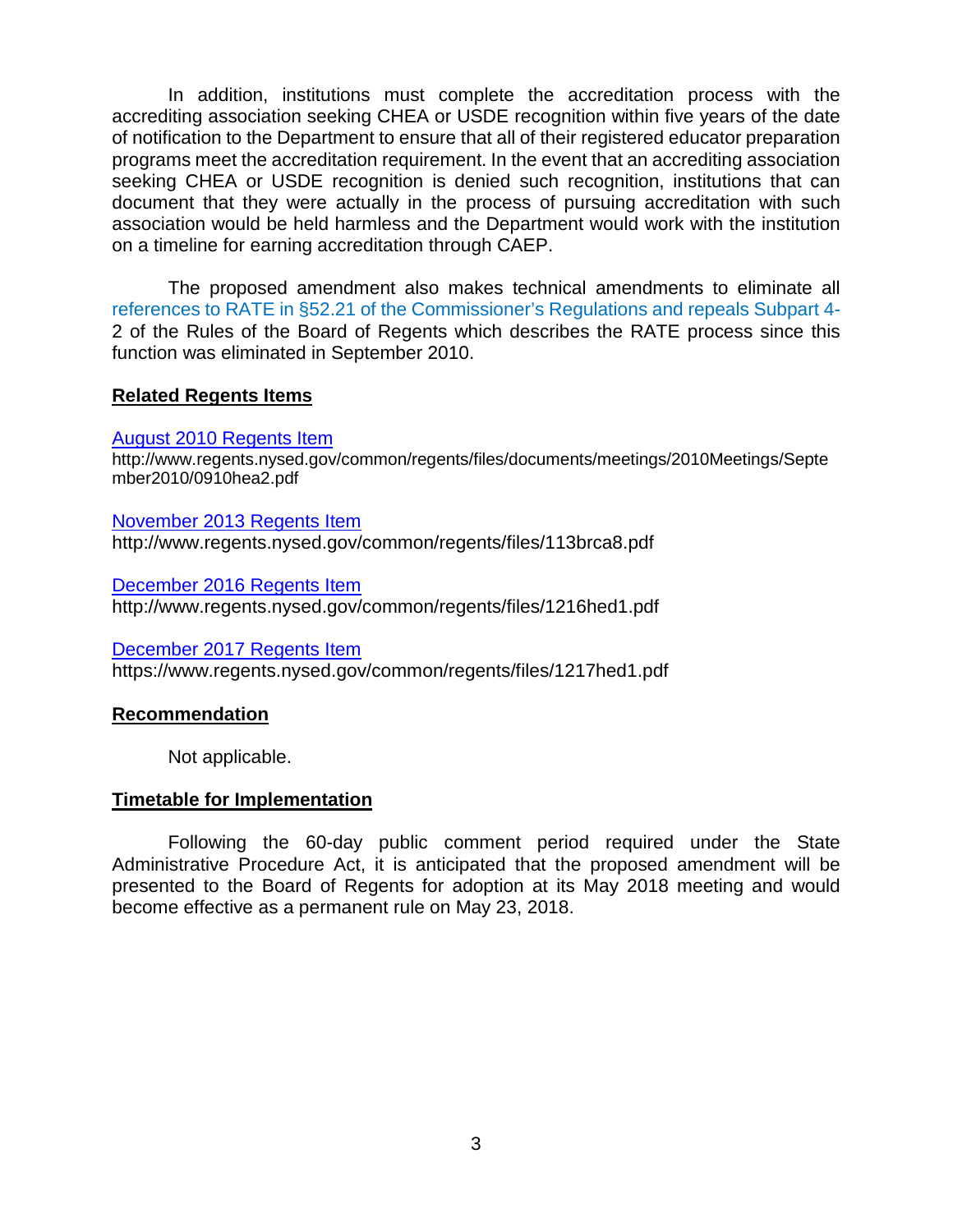# AMENDMENT TO THE RULES OF THE BOARD OF REGENTS AND THE REGULATIONS OF THE COMMISSIONER OF EDUCATION

Pursuant to Education Law sections 101, 207, 21, 215 and 305.

1. Subclause (2) clause (c) of subparagraph (iv) of paragraph (2) of subdivision (b) of section 52.21 of the Regulations of the Commissioner of Education is amended, to read as follows:

(2) Programs shall be continuously accredited by either:

(i) an acceptable professional education accrediting association, meaning an organization [which is determined by the department to have equivalent standards to the standards set forth in this Part] that is approved by the department and is recognized by the United States Department of Education or the Council for Higher Education Accreditation; or

(ii) [the Regents, pursuant to a Regents accreditation process.] a professional education accrediting association acceptable to the Department that is seeking recognition from the Council for Higher Education Accreditation or the United States Department of Education. To pursue this option and have its programs be considered continuously accredited under this subclause, the institution shall provide the Department with satisfactory evidence, on a form prescribed by the Commissioner, that it intends to apply for accreditation with a professional education accrediting association that is seeking recognition from the Council for Higher Education Accreditation or the United States Department of Education, prior to the expiration date of its current accreditation period. The institution will then have five years from the date of such notification to successfully complete the accreditation process. If at any time during the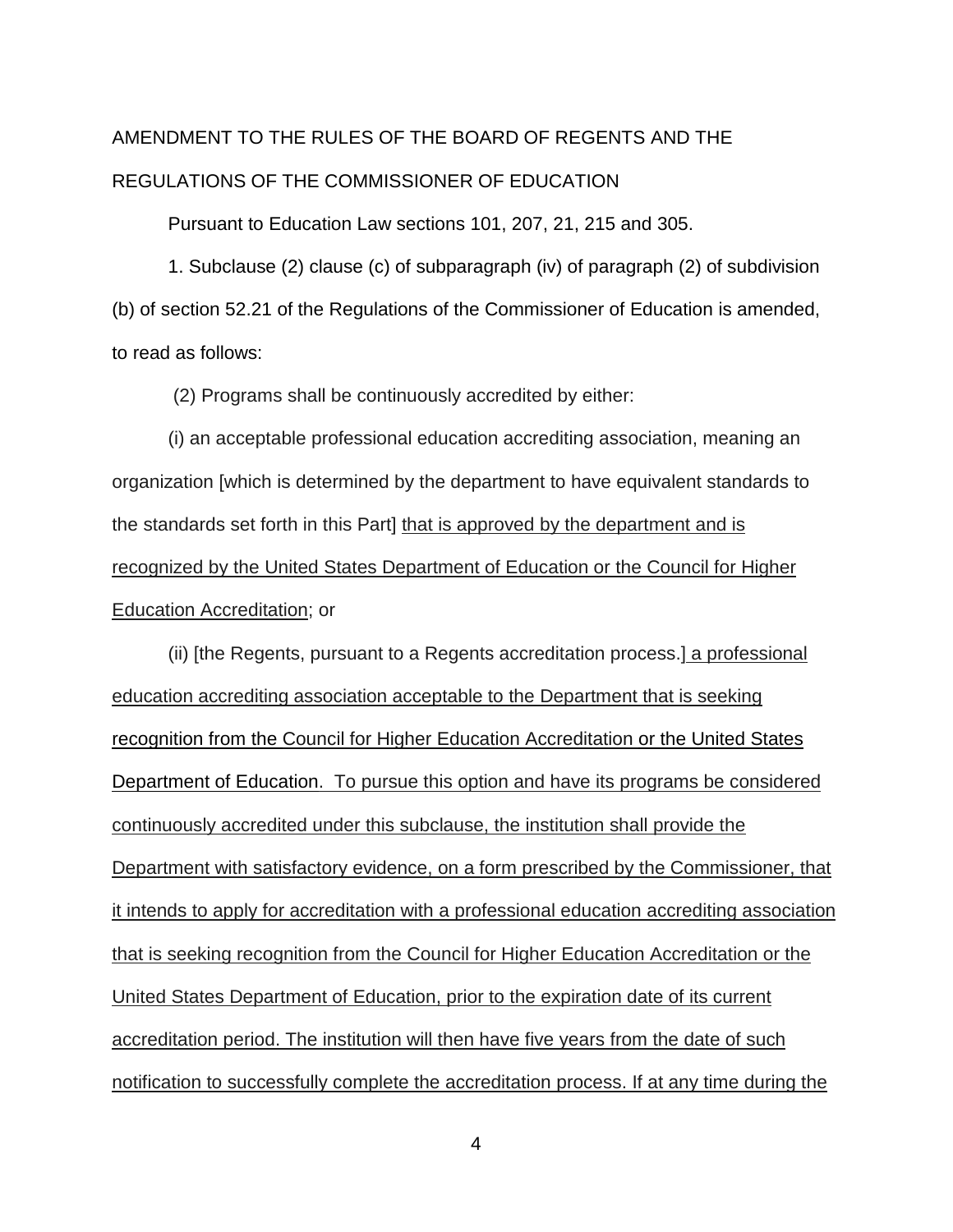accreditation process, the association determines that the institution's program or programs cannot be accredited by such association and/or that the institution has not diligently pursued an application for accreditation, then the institution's program or programs shall not be considered continuously accredited for purposes of this subclause.

2. Subclause (3) clause (c) of subparagraph (iv) of paragraph (2) of subdivision (b) of section 52.21 of the Regulations of the Commissioner of Education is repealed.

3. Clause (b) of subparagraph (iii) of paragraph (6) of subdivision (c) of section 52.21 of the Regulations of the Commissioner of Education is amended, to read as follows:

(b) Programs shall be accredited by either:

(1) a professional education accrediting association [determined by the department to have equivalent standards to the standards set forth in this Part] that is approved by the Department and is recognized by the United States Department of Education or the Council for Higher Education Accreditation; or

(2) [the Regents pursuant to the Regents accreditation process] a professional education accrediting association acceptable to the Department that is seeking recognition from the Council for Higher Education Accreditation or the United States Department of Education. To pursue this option and have its programs be considered continuously accredited under this clause, the institution shall provide the Department with satisfactory evidence, on a form prescribed by the Commissioner, that it intends to apply for accreditation with a professional education accrediting association that is seeking recognition from the Council for Higher Education Accreditation or the United States Department of Education, prior to the expiration date of its current accreditation

5